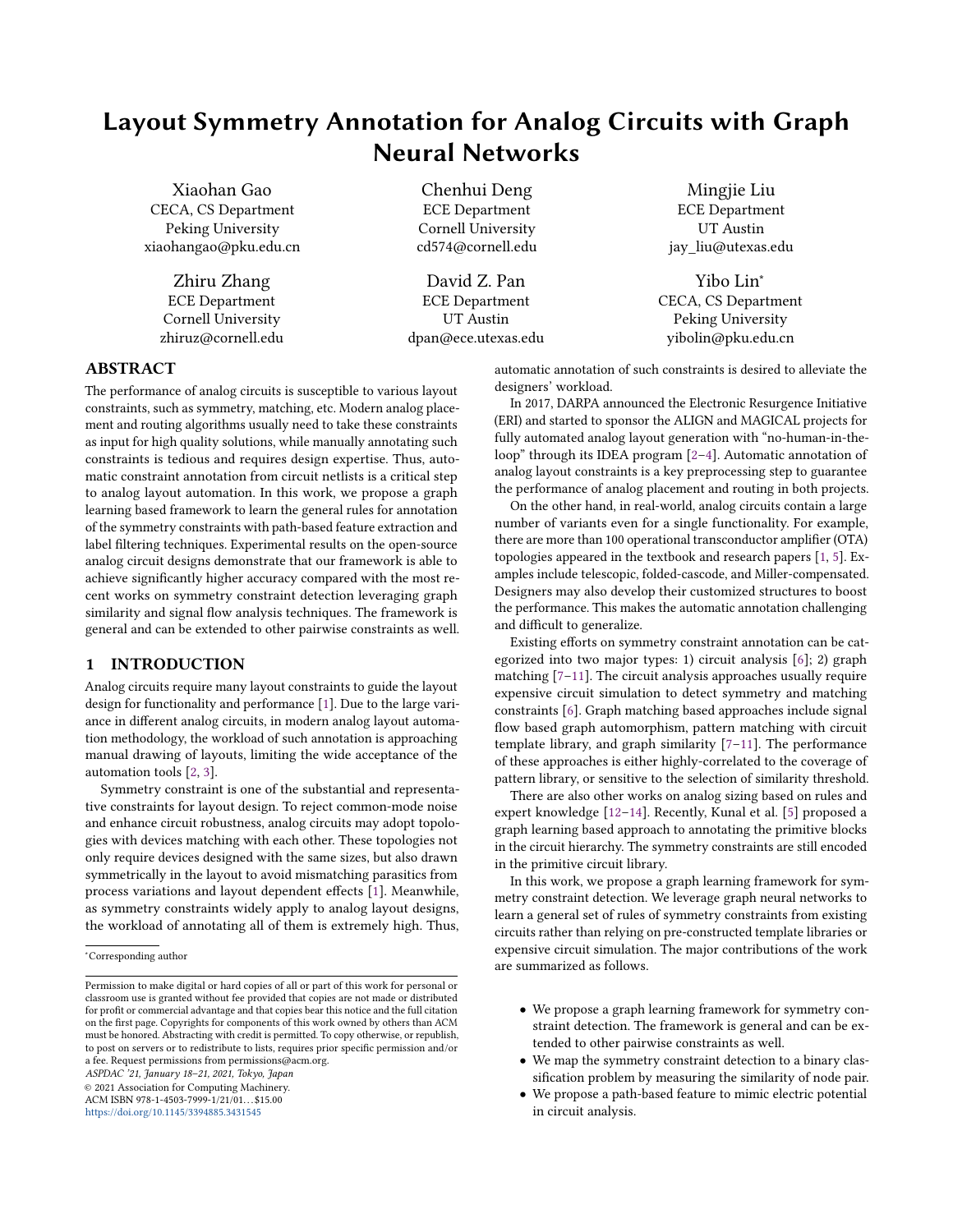<span id="page-1-2"></span>

<span id="page-1-4"></span>Figure 1: Example of symmetry pairs with different neighboring structures in the circuits.

- We develop a probability-based filtering technique to effectively reduce the false positive rates.
- Experimental results on open-source analog circuits demonstrate that our framework can achieve > 90% TPR and < 1% FPR, comparing to the < 70% TPR and > 2% FPR achieved by the recent graph matching based algorithm  $S<sup>3</sup>$ DET [\[11\]](#page-5-7) and the signal flow analysis based algorithm [\[3\]](#page-5-2), respectively.

The rest of the paper is organized as follows. Section [2](#page-1-0) formulates the symmetry constraint detection problem; Section [3](#page-1-1) explains the algorithm details; Section [4](#page-4-0) demonstrates the experimental results; Section [5](#page-5-10) concludes the paper.

# <span id="page-1-0"></span>2 PRELIMINARIES

## 2.1 Layout Symmetry Constraint

In this work, we tackle device-level symmetry constraints within analog circuit blocks. We can generalize our approach to large analog circuits providing the design hierarchy in the input netlist files. If we define the netlist of an analog circuit as a graph  $G = (V, E)$ with vertices  $V$  representing devices like transistor, diode, capacitor, resistor, etc., and hyperedges  $E$  representing the interconnections, then we can define symmetry pair as a pair of devices/vertices  $(v_i, v_j)$  that need to be placed symmetrically to a central line in the layout. Figure [1](#page-1-2) shows an example of symmetry pairs in two circuits, the output stage of an operational transconductance amplifier (OTA) and a latch. We refer one symmetry pair as a device-level symmetry constraint.

#### 2.2 Graph Neural Networks

With wide application of deep learning, neural networks are known to be an effective and efficient model for tasks like classification and regression. However, neural networks like ANN and CNN only take vectors or tensors as input data, which are difficult to work on graphs. Defferrard et al. generalize convolutional neural networks (CNNs) from regular grid (e.g., images) to general graphs via graph convolutional filters [\[15\]](#page-5-11). Later, Kipf and Welling simplify the convolutional operator and propose graph convolutional network (GCN) [\[16\]](#page-5-12).

Graph learning techniques can be categorized into transductive and inductive settings. Under the transductive setting, the embedding of each node is directly optimized and thus the training process requires to see all the nodes. The original GCN [\[16\]](#page-5-12) is one kind of transductive approaches. The inductive approaches learn a general rule from the training graphs through sample and aggregation of structural information and node attributes [\[17\]](#page-5-13), as shown in Figure [2.](#page-1-3) The learned model can be applied to unseen data. In this

<span id="page-1-3"></span>

Figure 2: Sample and aggregation to obtain node embeddings. The node embeddings can be used as the input to fully connected (FC) layers for classification.

work, we would like to build a model to detect layout symmetry constraints of unseen graphs, so an inductive approach like GraphSage [\[17\]](#page-5-13) is adopted.

#### 2.3 Problem Formulation

We define the layout symmetry detection problem as follows. Given a set of analog circuits with device sizes and labeled symmetry pairs, our objective is to build a graph learning model to predict the symmetry pairs from the circuit netlists with maximum accuracy.

For a circuit  $G = (V, E)$  with |V| devices, we need to make  $O(|V|^2)$  pairwise predictions to obtain all symmetry pairs. The number of actual symmetry pairs is usually much smaller than the non-symmetry ones. Thus, this is a biased learning problem. We adopt true positive rate (TPR), false positive rate (FPR) and F1-score as the holistic accuracy measures. The definitions of TPR, FPR, and F1-score are as follows,

$$
TPR = \frac{TP}{P}, \quad FPR = \frac{FP}{N},
$$
  
\n
$$
F1\text{-}score = \frac{2TP}{2TP + FN + FP},
$$
  
\n(1)

where  $TP$  stands for the amount of truly predicted positive labels,  $P$ for the amount of positive labels,  $FP$  for the amount of incorrectly predicted positive labels, and  $N$  for the amount of negative labels. The target of the learning task is to maximize TPR and minimize FPR, or equivalently to maximize the F1-score.

#### <span id="page-1-1"></span>3 ALGORITHM

In this section, we explain the framework of our symmetry detection approach and algorithmic details. Figure [3](#page-2-0) shows the overall flow, which consists of three main stages: pre-processing, GraphSagebased detection model, and post-processing. The pre-processing stage takes raw SPICE analog netlists as input and constructs graph representations for each circuit. In this stage, we also extract feature vectors from the type information of the netlists and structure of the graph. In the detection model stage, we map the symmetry constraint detection problem into a binary classification problem. We train GraphSage [\[17\]](#page-5-13) in a supervised manner, which can predict potential symmetry constraints. All predicted pairs will go through a rule-based filter and a probability-based filter in the postprocessing stage to eliminate most of the false positive pairs. The detailed algorithms are presented as follows.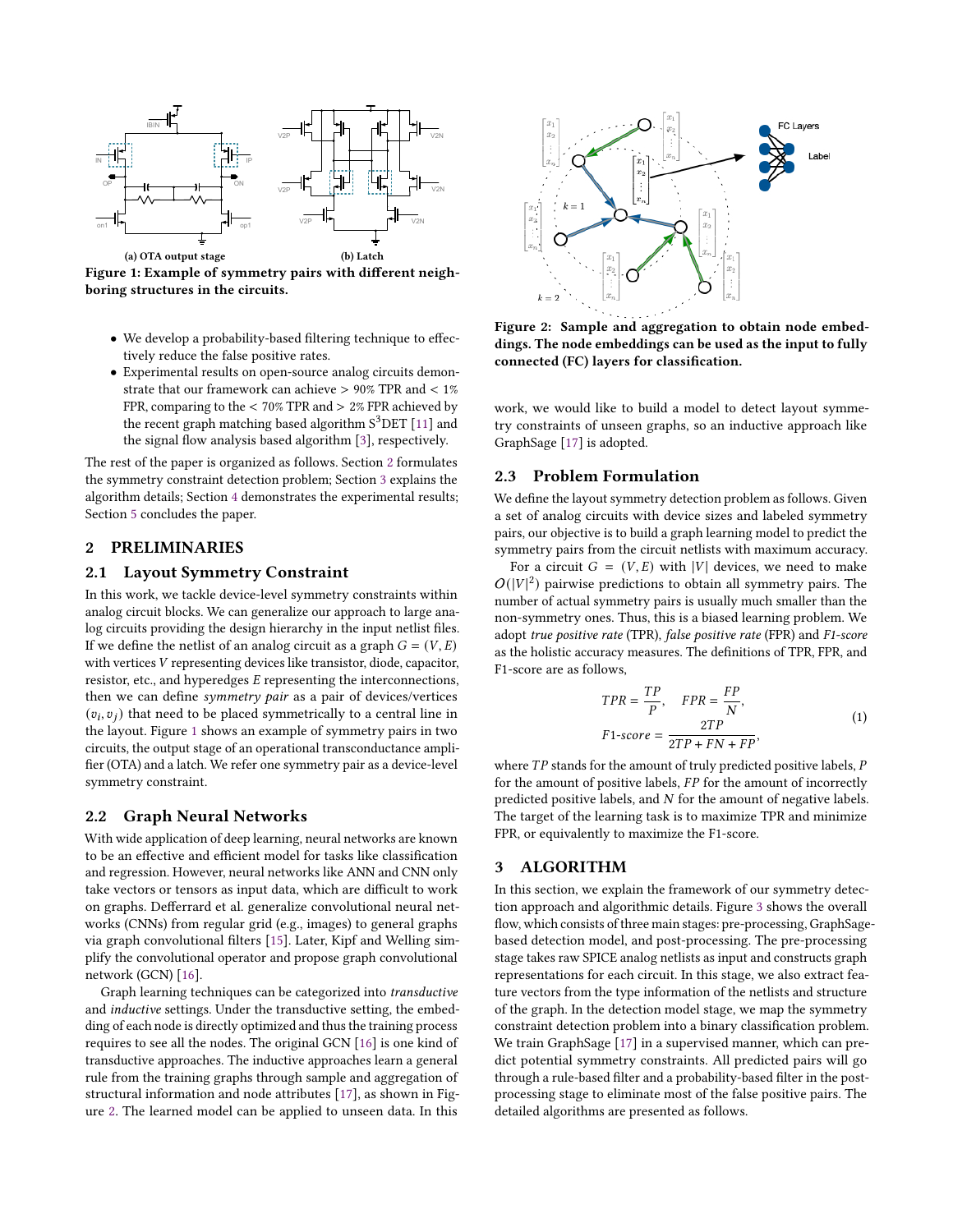<span id="page-2-0"></span>

Figure 3: The overall flow.

<span id="page-2-1"></span>

Figure 4: Simplified graph representation. (a) Convert hyperedge to clique. (b) Solve the isomorphic problem.

## 3.1 Graph Representation & Feature Extraction

The framework takes SPICE netlists as input. We adopt simplified graph representation from  $S^3$ DET [\[11\]](#page-5-7). As shown in Figure [4\(](#page-2-1)a), both device instances and device pins are recognized as graph nodes and there are edges connecting pin nodes with their device nodes. The pins nodes form a clique if they share the same net, that is, there is an edge between any two pins of the net.

3.1.1 Type-based feature. This simplified graph representation has a problem that circuits with different topologies may have isomorphic graph representations, as shown in Figure [4\(](#page-2-1)b). We improve the representation by incorporating the type information of each node to ensure unique topologies for different interconnections.

We encode the type information as part of the node feature. We use a two-dimensional vector to indicate whether a node is a device or a pin, where  $[0, 1]$ ,  $[1, 0]$  stand for a device and a pin, respectively. Then, we transfer the device types (i.e., capacitor, resistor, diode, NMOS, PMOS, IO) and pin types (i.e., source, drain, gate, substrate, passive, cathode of a diode, and anode of a diode) into a 13-dimensional one-hot vector. We introduce a power node

#### <span id="page-2-2"></span>Algorithm 1 Path-based feature extraction

**Input:** Graph representation  $G$  of analog circuits, VSS node  $v_{\text{vss}}$ **Output:** Path-based feature  $p$  for each pin node

 $1:$  function AssignWeight $(G)$ 

|  |  |  | for edge $e:(v_1,v_2)$ of graph G do |  |
|--|--|--|--------------------------------------|--|
|--|--|--|--------------------------------------|--|

|  |  |  |  |  | <b>if</b> $v_1$ is device <b>or</b> $v_2$ is device <b>then</b> |  |
|--|--|--|--|--|-----------------------------------------------------------------|--|
|--|--|--|--|--|-----------------------------------------------------------------|--|

- 4: set weight of edge *e* to 0.5
- 5: else
- 6: set weight of edge *e* to 0
- 7: end function
- 8: function ExtractFeature( $G, v_{vss}$ )
- 9:  $AddWeight(G)$
- 10: **for** pin node  $v$  of graph  $G$  **do**
- 11:  $p \leftarrow \text{ShortestPathLength}(v_{vss}, v)$

12: end function

and a GND node as auxiliary nodes and set their types to IO, which our model can utilize for distinguishing them.

3.1.2 Path-based Feature. We also propose a novel path-based feature inspired by the electric potential in circuit analysis. The feature is not to simulate the circuit, but to characterize the "global position" of each node in the graph by VSS/GND-sourced path lengths. Taking Figure [1\(b\)](#page-1-4) as an example, the annotated symmetry constraint in dotted rectangles is a pair of NMOS nodes. The neighbor structures of the two nodes are not the same, but the electric potential values of their corresponding pins are the same according to DC analysis. We observe that the path length from the GND node to the corresponding pins of the two nodes are also the same.

Algorithm [1](#page-2-2) describes how to compute this feature. Given a graph representation  $G$  and the VSS nodes (we can extract these special nodes from the naming convention in the netlists), we assign weight to each edge and then calculate the shortest path length from VSS node to each node. If there are multiple VSS/GND nodes in one circuit, we add an extra node as new VSS node and add edges with weight 0 between the extra node and VSS/GND nodes.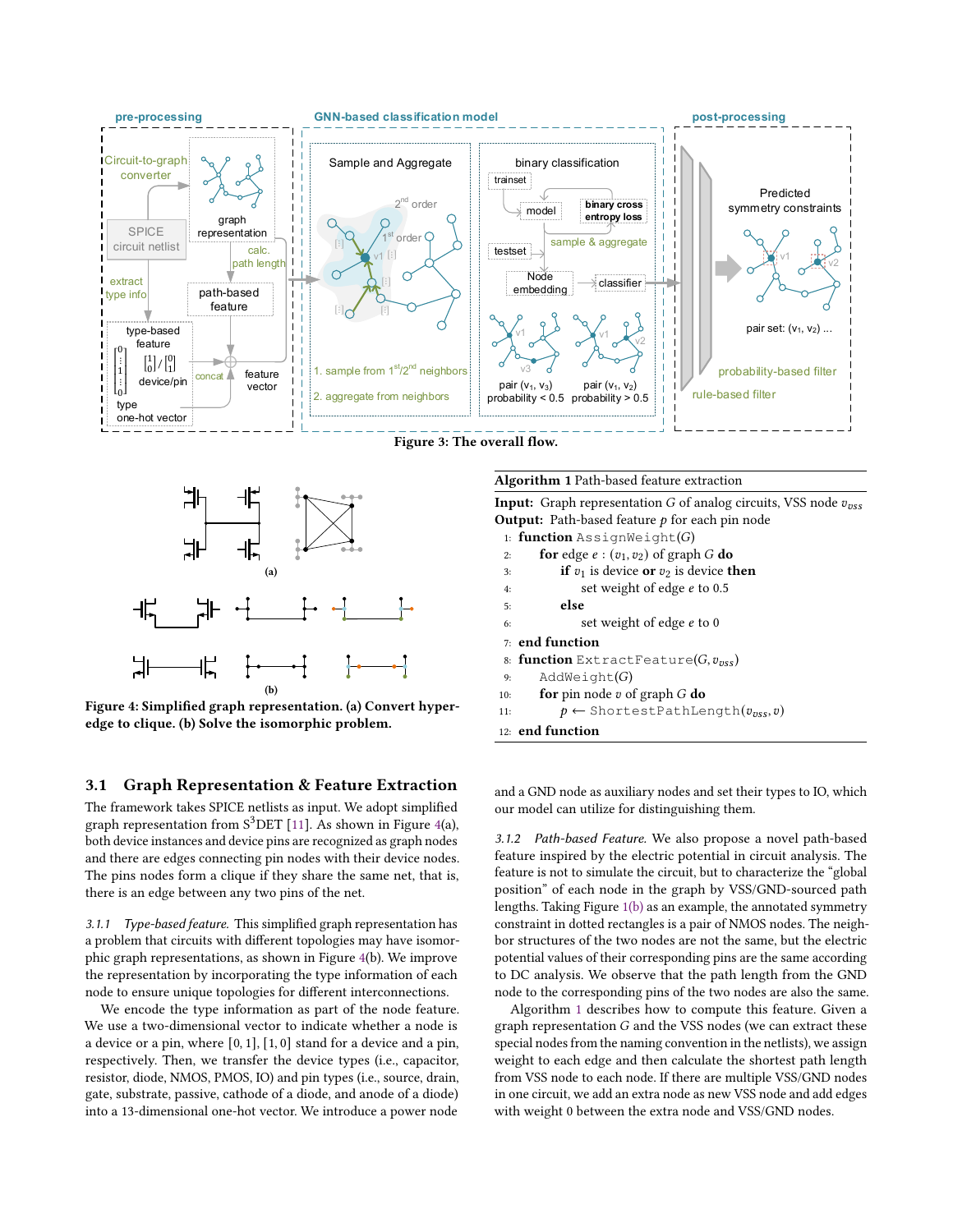Table 1: The components of node features.

<span id="page-3-1"></span><span id="page-3-0"></span>

Figure 5: Sample and aggregate.

The intuition is that most symmetry pairs have the similar DC potential, according to our observation. Thus, we propose this path-based feature as a symbolic electric potential at each pin for capturing the global positions of nodes in the circuit. This feature also helps alleviate the issue of lacking global information in common graph learning [\[17\]](#page-5-13) when generating node embeddings. Table [1](#page-3-0) summarizes the three features and their dimensions. They are concatenated into a feature vector for graph learning.

### 3.2 Graph Learning Methodology

At this stage, we convert the symmetry constraint detection problem to a binary classification problem. Targeting the classification of node pairs, We train a graph neural network and apply the trained model to new circuits to generate node embeddings, which will be used on predicting the probabilities of symmetry constraint. We enhance the expressivity by replacing the explicit symmetry patterns with node embeddings, which are dense vectors distilled from local graph structure and node features. The distillation process is trainable and the graphs with node features generated at the previous stage will serve as the input of the process, so our node embedding model will comprehensively consider the information of neighbors and the structure of the graph.

We adapt GraphSage [\[17\]](#page-5-13) for our node embedding model and customize the loss function for our problem. As an embedding framework, GraphSage has proved its superiority in problems like node classification, clustering, and link prediction, which shows its strong generalization ability for downstream tasks. Next, We explain the detailed forward propagation and how we map the symmetry constraint detection to binary classification.

3.2.1 Node Embedding. A complete procedure of a neural network involves forward propagation and back propagation. We will depict the previous part in this subsection and leave the details about the objective function to the next subsection. The key components of the forward propagation are sampling and aggregation. To explain the two basic components, we demonstrate the Figure [5.](#page-3-1)

The illustration takes a two-step sampling-and-aggregation inference as an example.  $K$  denotes the aggregation depth, that is, the number of neighborhood layers, and we set  $K = 2$  in this figure.  $h_n^k$  denotes the node representation of node v at current step  $K = k$ . As for node  $v_1$ , its sampled first-order neighbors are node  $v_2$  and

 $v_3$ . At step  $K = 1$ , the algorithm aggregates node representation from sampled neighbors for each node. To make it specific, new node representation  $h^1_{v_1}$  is a combination of previous representations  $h^0_{v_1},$   $h^0_{v_2}$  and  $h^0_{v_3}.$  The algorithm also simultaneously proceeds sampling and aggregation for other nodes like  $v_2$  and  $v_3$ . As the process iterates, node  $v_1$  can obtain feature information from further neighborhoods.

Aggregator functions are crucial to the sampling and aggregation process. The Mean aggregator we adopted concatenates the current node representation  $h_v^{k-1}$  and the average of aggregated neighbor node representations.  $N(v)$  stands for the sampled neighbor set of node v and W is a learnable parameter matrix.  $\sigma(\cdot)$  denotes an activation function that introduces nonlinearity to our model. We take ReLU as our activation function  $\sigma(\cdot)$  in aggregation process. The Equation [2](#page-3-2) summarizes the mean aggregator,

<span id="page-3-2"></span>
$$
h_v^k = \sigma(W \cdot \{h_v^{k-1} \oplus MEAN(h_u^{k-1}, \forall u \in \mathcal{N}(v)\})).
$$
 (2)

3.2.2 Binary Classification. We formulate a new objective function to adapt the node embedding methodology to symmetry constraint annotation. We can designate a label for each node pair, which represents whether the node pair is a symmetric pair, 1 for symmetric, 0 for non-symmetric. Note that annotating the latent relationships between devices can be transformed into predicting the labels for device node pairs, the task is essentially a binary classification.

We split the mapping into two steps. The first step associates the node embeddings with the value of labels, while the second step finds a suitable loss function for back propagation. We figure out a straightforward valid approach for the first step, known as bilinear scoring function [\[18,](#page-5-14) [19\]](#page-5-15), which is basically a mutation operator, defined as follows:

$$
prob = \sigma(z_1^T W z_2),\tag{3}
$$

where  $z_1$ ,  $z_2$  denotes the node embeddings of node  $v_1$ ,  $v_2$  and W is a trainable weight matrix.  $\sigma(\cdot)$  is another activation function involved. The probability *prob* that the label of pair  $(v_1, v_2)$  is 1 is determined by the mutation operator.

To train the aggregator functions mentioned before, we apply binary cross entropy loss, a classic loss function of binary classification. The loss function is designed for our target,

$$
loss = -\frac{1}{N} \sum_{i=1}^{N} y_i \cdot \log (prob_i) + (1 - y_i) \cdot \log (1 - prob_i), \quad (4)
$$

where  $N$  denotes the number of node pairs,  $y_i$  and  $prob_i$  are the GND truth label and predicted label of the  $i_{th}$  pair respectively.

#### 3.3 Filters

Our model is able to annotate most of the symmetry constraints by predicting symmetric labels for node pairs. To further reduce the false alarm rate (to diminish the cases that a non-symmetric pair is labeled as symmetry constraint), we raise two filters.

Rule-based filter. The first filter is based on rules that the sizes and types of two device-level symmetric nodes are supposed to be identical. The second filter focuses on eliminating the redundant pairs on account of probabilities predicted before.

Probability-based filter. After the rule-based filter, we perform filtering based on the probability given by the graph neural network model. We make a rational assumption that a device node can appear in no more than one pair of nodes with device-level symmetry constraint. Taking the assumption as a starting point, we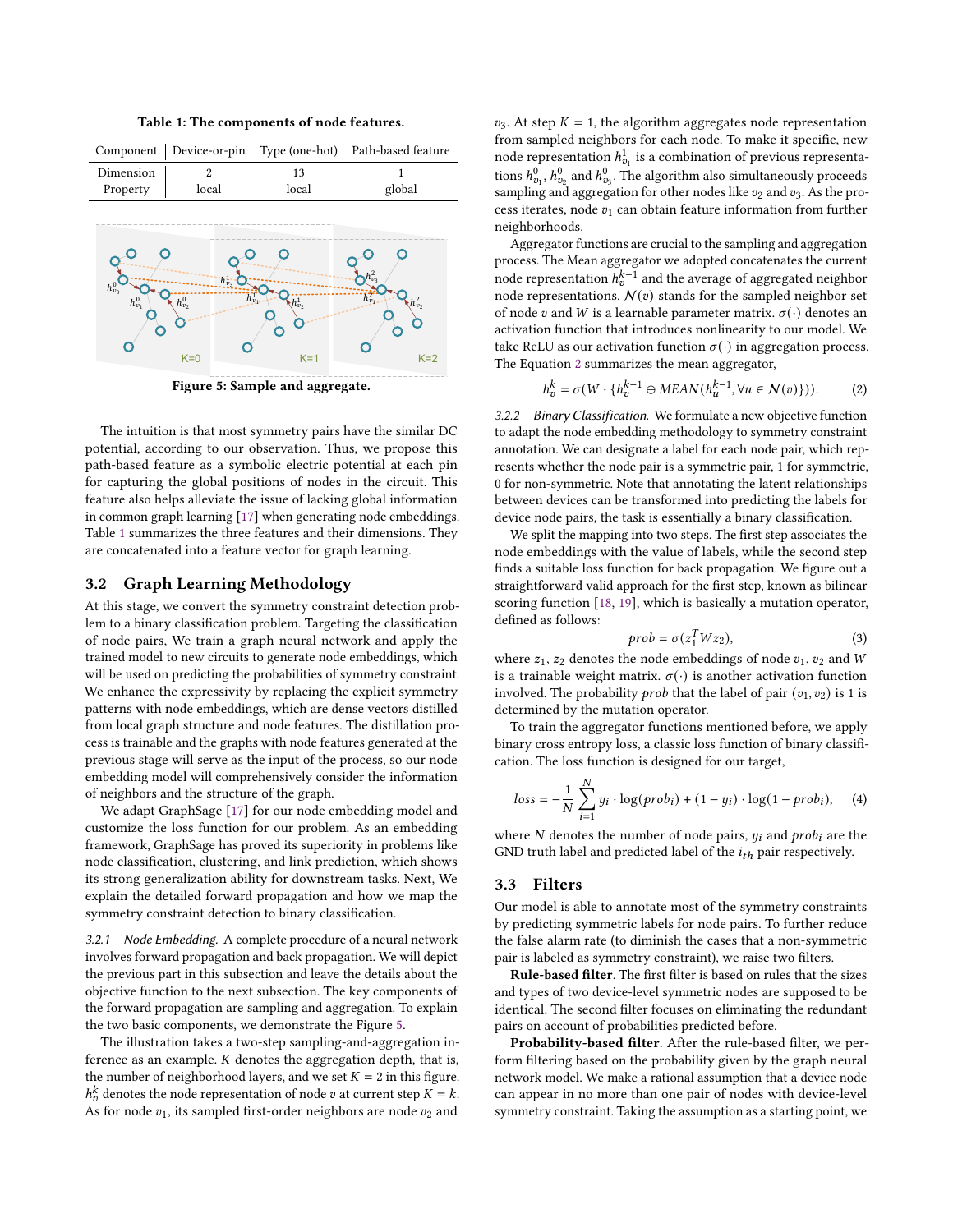<span id="page-4-1"></span>

| <b>Algorithm 2 Probability-based Filter</b>                                 |         |
|-----------------------------------------------------------------------------|---------|
| <b>Input:</b> Probability list <i>Prob</i> along with given pairs           |         |
| <b>Output:</b> Symmetry pair set $Set_{sum}$                                |         |
| 1: function $ProblemFinter(Prob)$                                           |         |
| $Prob_{sorted} \leftarrow \text{Sort}(Prob)$<br>2:                          |         |
| <b>for</b> node pair $(v_i, v_j)$ of Prob <sub>sorted</sub> <b>do</b><br>3: |         |
| if $v_i, v_j \notin Set_{sym}$ nodes set then<br>4:                         |         |
| add $(v_i, v_j)$ to $Set_{sym}$<br>5:                                       |         |
| 6: end function                                                             | D<br>di |

can remove the misjudged constraints which have nodes recurring in annotated pairs. The motivation of Algorithm [2](#page-4-1) is selecting the possible node pair with the highest probability every time, which derives from the greedy algorithm. For each analog circuit, the filter sorts all candidate pairs and always pick the pair in the front of the queue to join the symmetry constraint set.

## <span id="page-4-0"></span>4 EXPERIMENTAL RESULTS

#### 4.1 Baseline models

We compare our model with two other methods of symmetric constraint detection for analog circuits,  $S^3$ DET [\[11\]](#page-5-7) and signal flow analysis (SFA), both developed in an open-source analog layout generator MAGICAL [\[3\]](#page-5-2). The  $S^3$ DET algorithm leverages graph similarity to match components with similar neighboring structures. While it is originally validated for system symmetry constraints, the algorithm is generic and can be adapted to device-level symmetry detection as well. The SFA implementation incorporates a set of conventional algorithms for device-level symmetry annotation: it first detect seed symmetry pairs like differential pairs with pattern matching; then, it performs signal flow analysis [\[1\]](#page-5-0) to traverse the graph starting from the seed pairs and search for the rest symmetry pairs.

To differentiate from the original  $S^3$ DET for system symmetry constraints, we name our device-level implementation as  $S^3$ DET-dl. We modify the subgraph extraction step of the original method to fit device-level symmetry constraint detection.  $S<sup>3</sup>$ DET-dl extracts neighbor subgraphs for two device nodes, and apply Kolmogorov-Smirnov test to judge the similarity of two subgraphs.

#### 4.2 Datasets

Our datasets are based on two sets,  $S^3$ DET dataset and Minnesota ALIGN dataset. The former is the dataset used by the  $S<sup>3</sup>DET$  project [\[11\]](#page-5-7) and we obtain from the authors. The latter is obtained from the open-source repository of the Minnesota ALIGN team [\[2\]](#page-5-1).

The SPICE files of the two datasets both encode the hierarchy identified by the designers. In the netlists, the representation of a circuit can be seen as a tree structure. The root node of the tree represents the circuit itself, and other nodes correspond to a subcircuit. The sub-circuit corresponding to an upper node nests the sub-circuits of its child nodes. The leaf nodes represent sub-circuit blocks that are no longer divided in the design. In our experiment, we detect the device-level symmetry constraints, which appear in the leaf-level sub-circuits. We extract the leaf-level sub-circuits with a certain scale and with symmetry constraints in them to construct new datasets,  $S^3$ -leaf and ALIGN-leaf.

The extracted datasets have a variety of circuit architectures, including OTA (operational transconductance amplifier), comparator,

Table 2: Statistics of the datasets.

<span id="page-4-2"></span>

| Datasets    | Circuits Nodes Edges |      |      | Valid pairs | Pos/Neg |
|-------------|----------------------|------|------|-------------|---------|
| $S^3$ -leaf | 10                   | 1378 | 9149 | 1522        | 89/1433 |
| ALIGN-leaf  | 5                    | 580  | 2134 | 576         | 48/528  |
| <b>OTA</b>  | 5                    | 684  | 3422 | 750         | 45/705  |

AC (digital-to-analog converter), and latch, etc. In addition to the difference in circuit types, there are difference in the scale of the circuits in our datasets and the distribution of device types, which our model needs to handle as well.

We split the datasets by using  $S^3$ -leaf as trainset and ALIGN-leaf as testset, since the baseline model SFA encodes general patterns covering symmetry constraints in  $S^3$ -leaf. We name the entire dataset composed of all the circuits as MIXED. We also select the OTA circuits from all circuits to form a new dataset, named OTA. We can verify the ability of our model to fit symmetry constraint detection for a single circuit type. For dataset OTA, we randomly split trainset and testset in a 3:2 ratio at circuit level. We make sure that there is no information leak from the testset to training. In our datasets, we define valid pair as a pair meeting the type rule. The valid pairs are candidates for symmetry constraints. Within valid pairs, there are positive ones with symmetry constraint and negative ones without symmetry constraint. Table [2](#page-4-2) summarizes the statistics of our datasets.

#### 4.3 Experimental Setup

Parameters used in our models and baselines are listed in Table [3.](#page-5-16) When training our graph neural network model, we sample nodes from their neighborhood at each iteration. As described in Section [3,](#page-1-1) we define the neighbor domain of a node in a layered manner and the depth  $K$  of inner-loop depends on the number of neighbor layers. For the convenience of experiments, we fix the parameter  $K$ to 4. That is, for each node in the testset, we explore four layers of neighbor domain in order to determine its node embedding value. This is also consistent with the setting in  $S^3$ DET which extracts the neighbor subgraphs by extending two device nodes.

Beyond the number of aggregator functions, there is another important parameter, sampling size  $S$ , for the sampling process. The sample size denotes the number of sampled nodes in each neighbor layer, which can partially reflect the weight of that layer for node embedding. The values of  $S$  are supposed to ensure that the algorithm can consider all pin node information for one node. Also, if we choose a scale too large, the generated node embedding will be inclined to the pin node since some nodes connect to pin node with high degrees.

For the baseline model  $S^3$ DET-dl, we need to set its parameter tol. The parameter tol is the threshold for similarity score calculated in S<sup>3</sup>DET-dl. If the similarity score of a pair of nodes is greater than tol, the pair will be annotated as symmetry constraints. We choose the value which achieves the best results in testset for  $S^3$ DET-dl.

As shown in Tabl[e2,](#page-4-2) the device pairs with symmetry constraints only account for a small percentage of all device pairs. If we let all pairs of trainset participate in training, the training data will be extremely imbalanced. In order to learn a valid model, we turn to resampling techniques. Resampling is a method that adding some instances to the minority class or removing some instances of the majority class to alleviate the imbalance issue. We designate